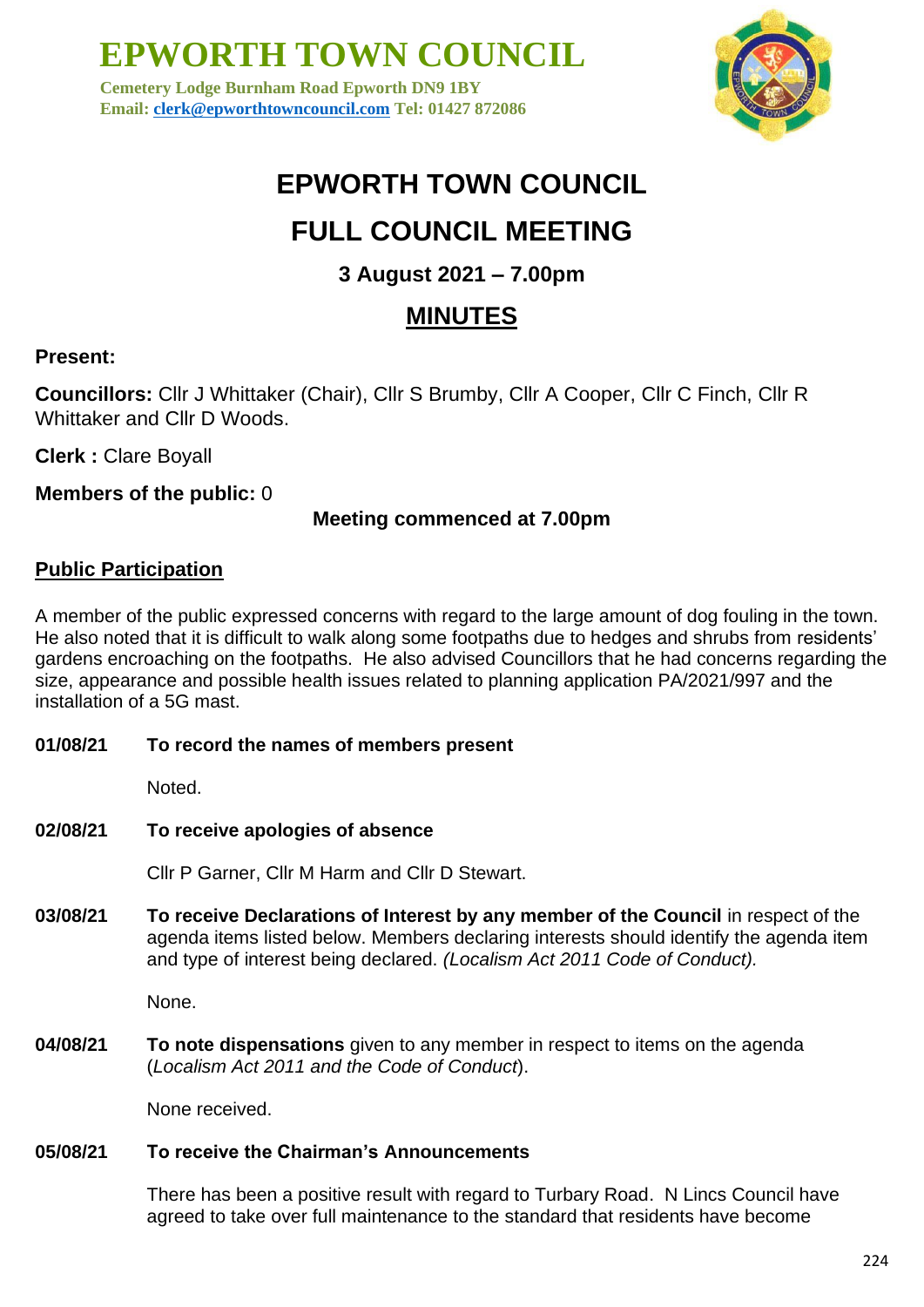**Cemetery Lodge Burnham Road Epworth DN9 1BY Email: [clerk@epworthtowncouncil.com](mailto:clerk@epworthtowncouncil.com) Tel: 01427 872086**



accustomed to. However, Epworth Town Council have not received formal notification from N Lincs Council as yet. Cllr J Whittaker encouraged Cllrs to speak to residents of Turbary Road so that they are informed of what N Lincs Council are doing.

The internet banking is now set up. No money has been transferred as yet due to the RFO's annual leave. There are currently 3 signatories on the account, but it is advisable to have more. Cllr Brumby and Cllr Woods volunteered to become signatories on the account.

The consultation for the proposed changes to The Hub is now open and Cllrs are encouraged to submit their feedback for this.

Cllr J Whittaker extended a thank you to N Lincs Council for arranging the Foodfest.

#### **06/08/21 To receive reports from Ward Councillors**

Cllr R Whittaker proposed to note Ward Cllr Mitchell's report, seconded by Cllr Woods. All in favour.

It was **resolved** to note Ward Cllr Mitchell's report.

#### **07/08/21 To receive the Clerk's Report**

- The Clerk has been contacted by a resident regarding an overgrown hedge on Massey Close that was obstructing the road. This was reported to NLC, a site visit took place the same day by NLC and the property owner has been advised to cut the hedge back.
- Contact has again been made with NLC's Environment Officer to advise that the tree branch in Manor Court Car Park had still not been cleared away. She has contacted Neighbourhood Services to remove the branch as a priority.
- The work on the brickwork and removal of toilet has been completed at Cemetery Lodge. The leak in the roof was investigated and a tile re-positioned. The Clerk will monitor the ceiling for further signs of leakage.
- The exterior decoration of Cemetery Lodge and the noticeboards has been completed.
- The shrubs and bushes on Kings Head Croft Car Park were reported to NLC. These were not considered of an urgent nature. The Clerk contacted Ward Cllr Mitchell and the organiser of the Foodfest arranged for these to be cut back.
- The PAT testing has been carried out at Cemetery Lodge and no issues have been identified.

#### **08/08/21 To resolve the Draft Minutes of the Full Council Meeting held on 6 July 2021**

Cllr Brumby proposed that the draft minutes of the Full Council Meeting held on 6 July 2021 be accepted as a true record, seconded by Cllr R Whittaker. All in favour.

It was **resolved** that the draft minutes of the Full Council meeting held on 6 July 2021 be accepted as a true record.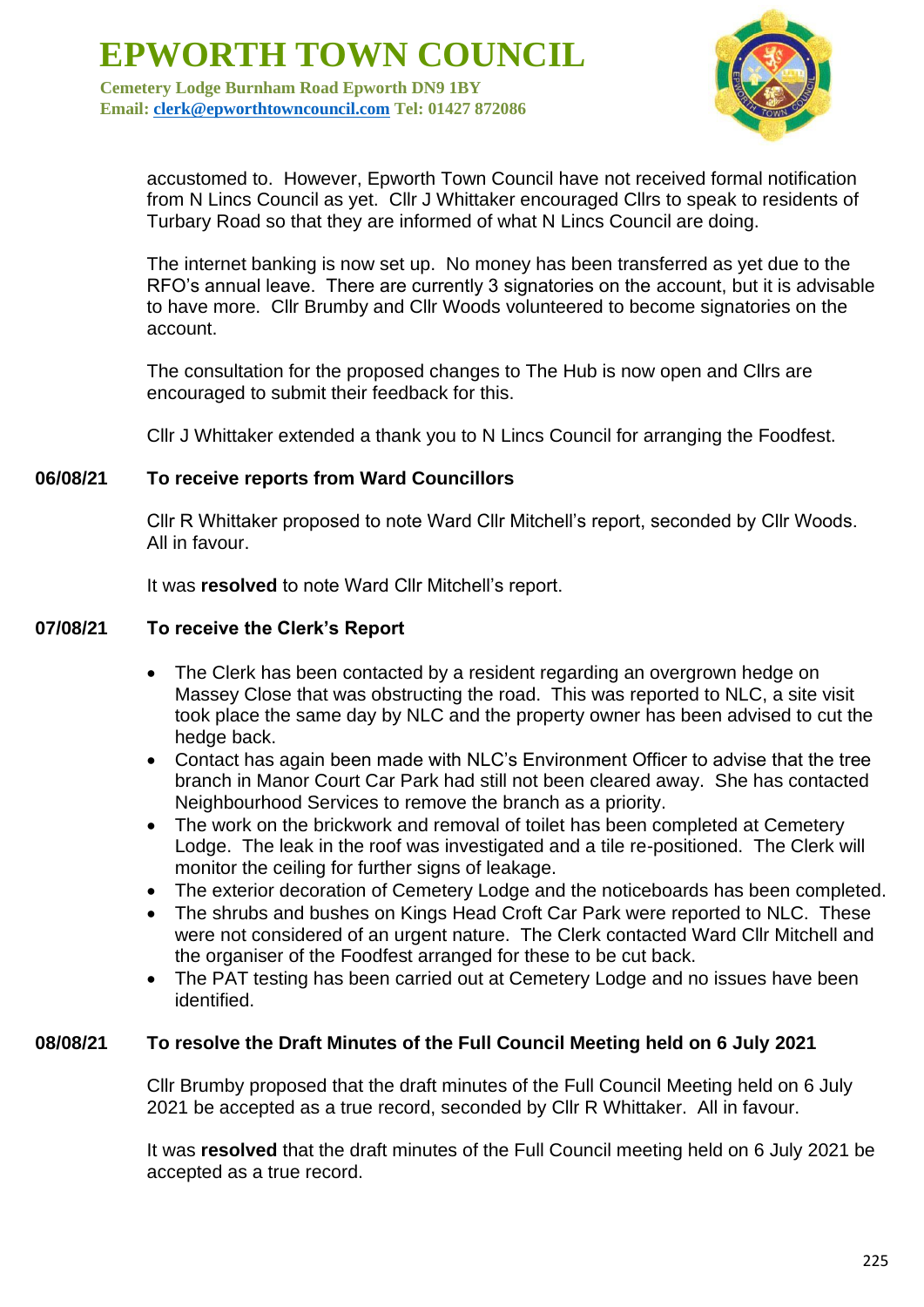**Cemetery Lodge Burnham Road Epworth DN9 1BY Email: [clerk@epworthtowncouncil.com](mailto:clerk@epworthtowncouncil.com) Tel: 01427 872086**



#### **09/08/21 To resolve the Draft Minutes of the Combined Environment and Cemetery Committee held on 21 July 2021**

Cllr R Whittaker proposed that the draft minutes of the Combined Environment and Cemetery Committee held on 21 July 2021 be accepted as a true record, seconded by Cllr Woods. All in favour.

It was **resolved** that the draft minutes of the Combined Environment and Cemetery Committee held on 21 July 2021 be accepted as a true record

#### **10/08/21 To resolve the Draft Minutes of the Planning Meeting held on 28 July 2021**

Cllr R Whittaker proposed that the draft minutes of the Planning Committee meeting held on 28 July 2021 be accepted as a true record, seconded by Cllr Brumby. All in favour.

It was **resolved** that the draft minutes of the Planning Committee meeting held on 28 July 2021 be accepted as a true record.

#### **11/08/21 To receive the Financial Reports and Bank Reconciliation**

Cllr J Whittaker explained the new format of the bank reconciliation reports and the monthly budget report to Cllrs. The monthly budget report requires some alterations and Cllr J Whittaker will speak to the RFO. Cllr Finch proposed to accept the financial reports and bank reconciliation, seconded by Cllr Woods. All in favour.

It was **resolved** to accept the financial reports and bank reconciliation.

#### **12/08/21 To receive the Schedule of Payments**

### **Cheque Payments**

| N <sub>o</sub>          | Payee                 | Reason                              | <b>VAT</b> | Gross<br>Amount |
|-------------------------|-----------------------|-------------------------------------|------------|-----------------|
| $\mathbf{1}$            | Payroll               | Month 4                             | $\theta$   | £1873.13        |
| $\overline{2}$          | <b>MKS</b> Groundcare | <b>Grass Cutting</b>                | £40.00     | £240.00         |
| 3                       | Clare Boyall          | Mileage                             | $\theta$   | £2.36           |
| $\overline{\mathbf{4}}$ | MWQA Ltd              | H&S Support June                    | $\theta$   | £50.00          |
| 5 <sup>5</sup>          | David Jacques         | <b>Cemetery Lodge Repairs</b>       | $\theta$   | £239.00         |
| 6                       | Epworth Imperial Hall | Hire of Hall                        | $\theta$   | £22.50          |
| 7                       | Roy Robinson          | <b>Decorating Cemetery</b><br>Lodge | $\theta$   | £760.00         |
| 8                       | Pete Barker           | Mileage                             | $\theta$   | £14.40          |

#### **Direct Debit Payments**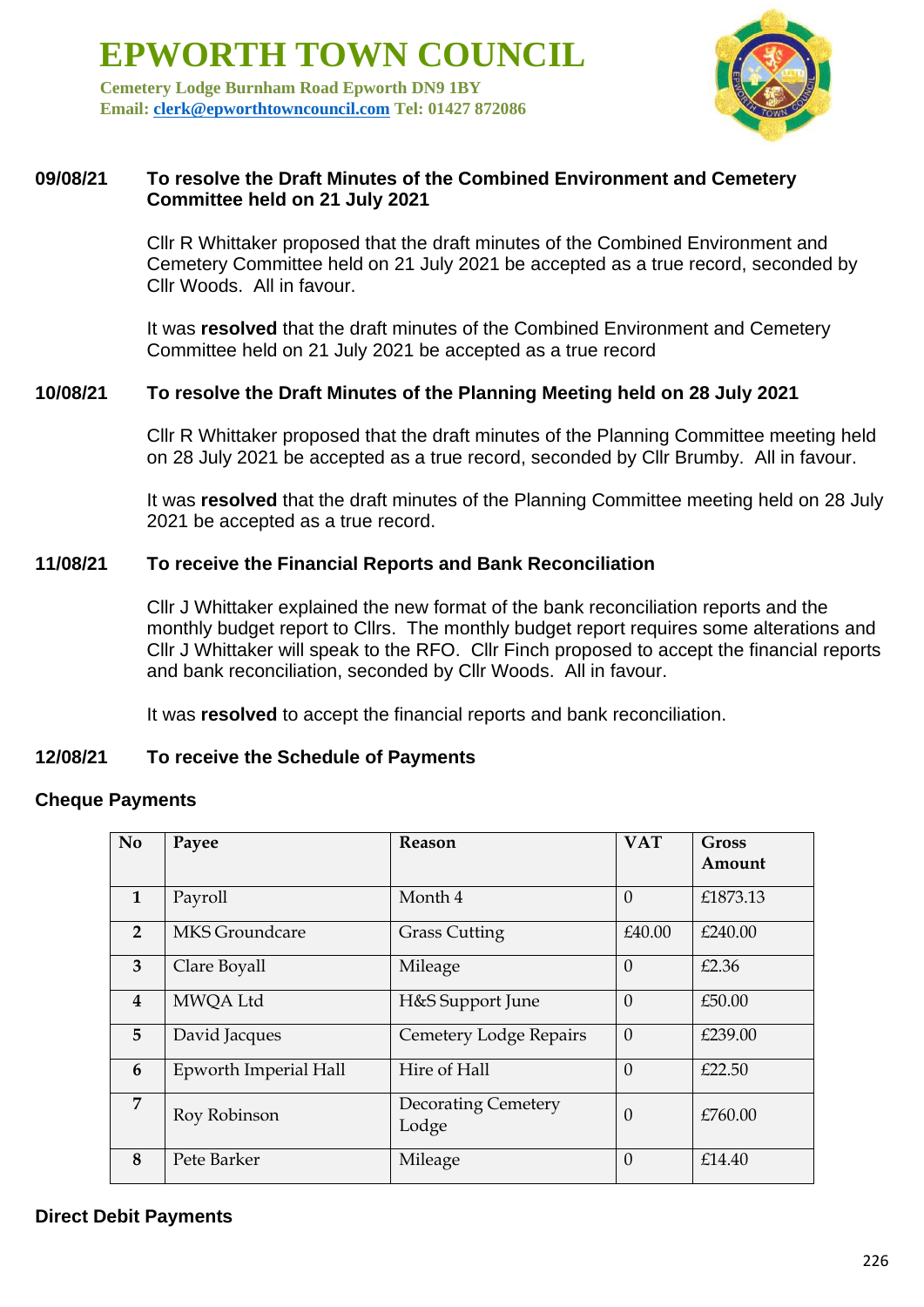

**Cemetery Lodge Burnham Road Epworth DN9 1BY Email: [clerk@epworthtowncouncil.com](mailto:clerk@epworthtowncouncil.com) Tel: 01427 872086**

| $\mathbf{1}$            | <b>Scottish Power</b> | Utility                         | £11.00  |
|-------------------------|-----------------------|---------------------------------|---------|
| $\overline{2}$          | <b>Scottish Power</b> | Utility                         | £11.00  |
| 3                       | <b>Scottish Power</b> | Utility                         | £11.00  |
| $\overline{\mathbf{4}}$ | <b>Scottish Power</b> | Utility                         | £11.00  |
| 5                       | <b>EDF</b>            | Utility                         | £23.00  |
| 6                       | <b>EDF</b>            | Utility                         | £112.00 |
| $\overline{7}$          | <b>EDF</b>            | Utility                         | £48.00  |
| 8                       | <b>HSBC</b>           | Charges April                   | £31.10  |
| 9                       | N Lincs Council       | <b>Trade Waste</b>              | £42.81  |
| 10                      | N Lincs Council       | <b>Business Rates</b>           | £71.00  |
| 11                      | Vodafone              | Mobile                          | £23.31  |
| 12                      | Plusnet               | Landline and Broadband<br>April | £39.60  |
| 13                      | <b>Everflow Water</b> | <b>Water Rates</b>              | £9.10   |

Cllr Finch proposed to approve the schedule of payment, seconded by Cllr R Whittaker. All in favour.

It was **resolved** to approve the schedule of payment.

#### **13/08/21 To elect members of the Personnel Committee**

Cllr Harm, Cllr Brumby and Cllr Cooper.

#### **14/08/21 To receive and review the Financial Regulations**

Cllr J Whittaker advised changes to the Financial Regulations including replacing payment by cheque to using BACS and changing the budget and precept review to be carried out in October of each year. Cllr Finch proposed to adopt the Financial Regulations with the alterations, seconded by Cllr Cooper. All in favour.

It was **resolved** to adopt the Financial Regulations with alterations.

#### **15/08/21 To receive and review the Financial Reserves Policy**

Cllr Woods proposed to adopt the Financial Reserves Policy without change, seconded by Cllr Brumby. All in favour.

It was **resolved** to adopt the Financial Reserves Policy.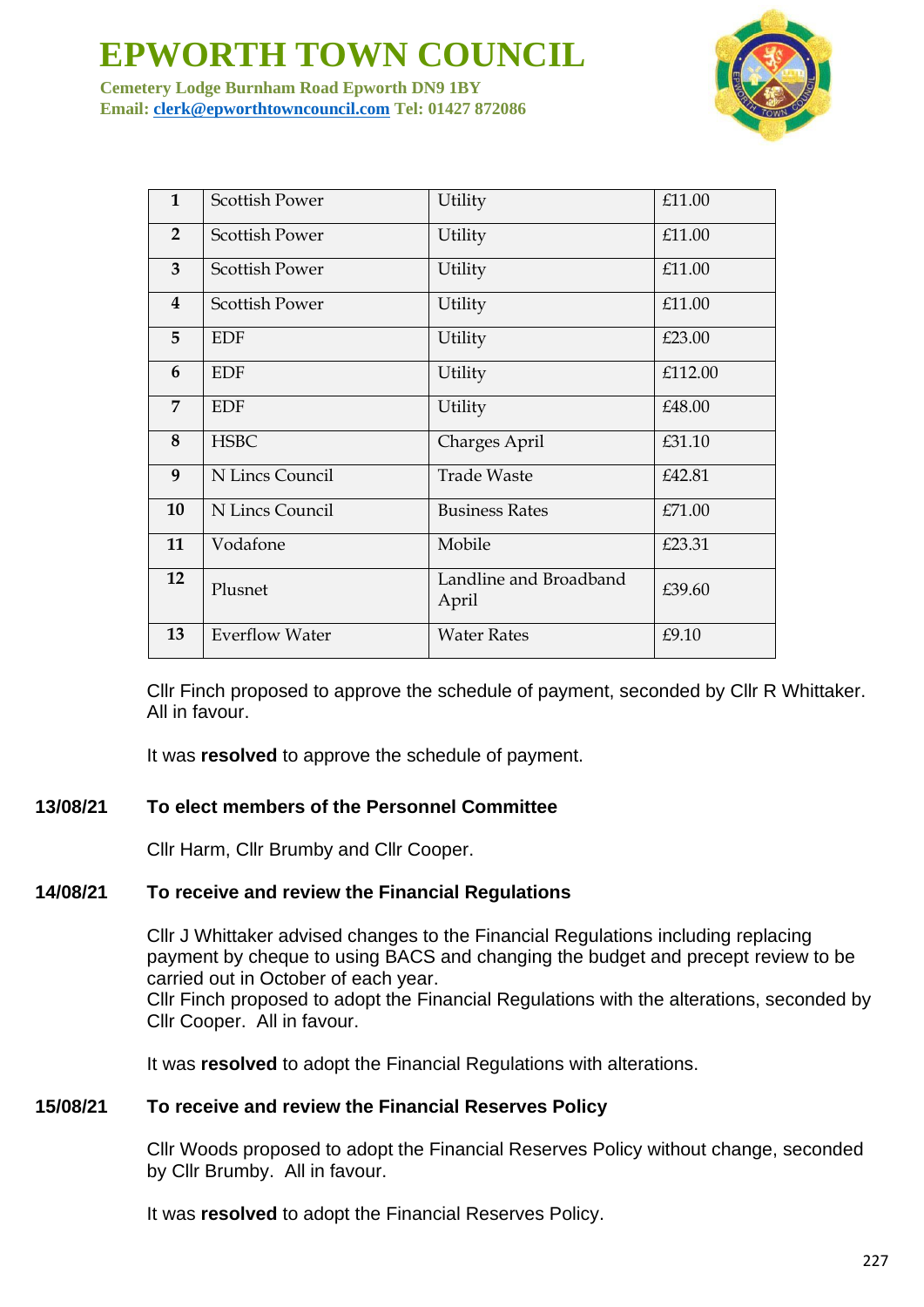**Cemetery Lodge Burnham Road Epworth DN9 1BY Email: [clerk@epworthtowncouncil.com](mailto:clerk@epworthtowncouncil.com) Tel: 01427 872086**



## **16/08/21 To receive further information for the Data Protection Policy**

Cllr J Whittaker would like further clarification on the options for storage of Personnel files. Cllr R Whittaker proposed to seek further clarification with the IT adviser, seconded by Cllr Cooper. All in favour.

It was **resolved** to seek further clarification on the storage of personnel files.

#### **17/08/21 Planning Permission Granted**

Cllr Brumby proposed to note the granted planning applications, seconded by Cllr R Whittaker. All in favour.

It was **resolved** to note the granted planning applications.

#### **18/08/21 To receive a Grant Application** Local Government Act s137

The application was discussed. Cllr Finch proposed to request more information on how much money is required, seconded by Cllr R Whittaker. All in favour.

It was **resolved** to request more information on how much money is required.

#### **19/08/21 To receive information and resolve to advertise for a ground's person**

The terms of employment recommended by the Environment and Cemetery Committee were discussed. Cllr Finch proposed to advertise the post of groundsperson under the terms recommended, seconded by Cllr Brumby. All in favour.

It was **resolved** to advertise the post of Groundsperson under the recommended terms.

#### **20/08/21 To resolve whether to engage with residents on the creation of a cemetery orchard**

Cllr R Whittaker explained the reason why she felt it important to consult with residents before the decision is made to create a cemetery orchard. Cllr Finch proposed to consult with residents via the Town Council's Facebook page and share with the Isle of Axholme's Community Group page, seconded by Cllr Cooper. All in favour.

It was **resolved** to consult with residents regarding the creation of a cemetery orchard via Facebook.

# **21/08/21 To elect 2 Town Council representatives to the Imperial Hall Committee**

Cllr J Whittaker nominated Cllr Cooper to be ETC's representative on the Imperial Hall Committee , seconded by Cllr Brumby. All in favour.

It was **resolved** that Cllr Cooper be ETC's representative on the Imperial Hall Committee.

#### **22/08/21 To receive information on remote meetings**

This item has been withdrawn by Cllr Stewart until he is able to attend meetings.